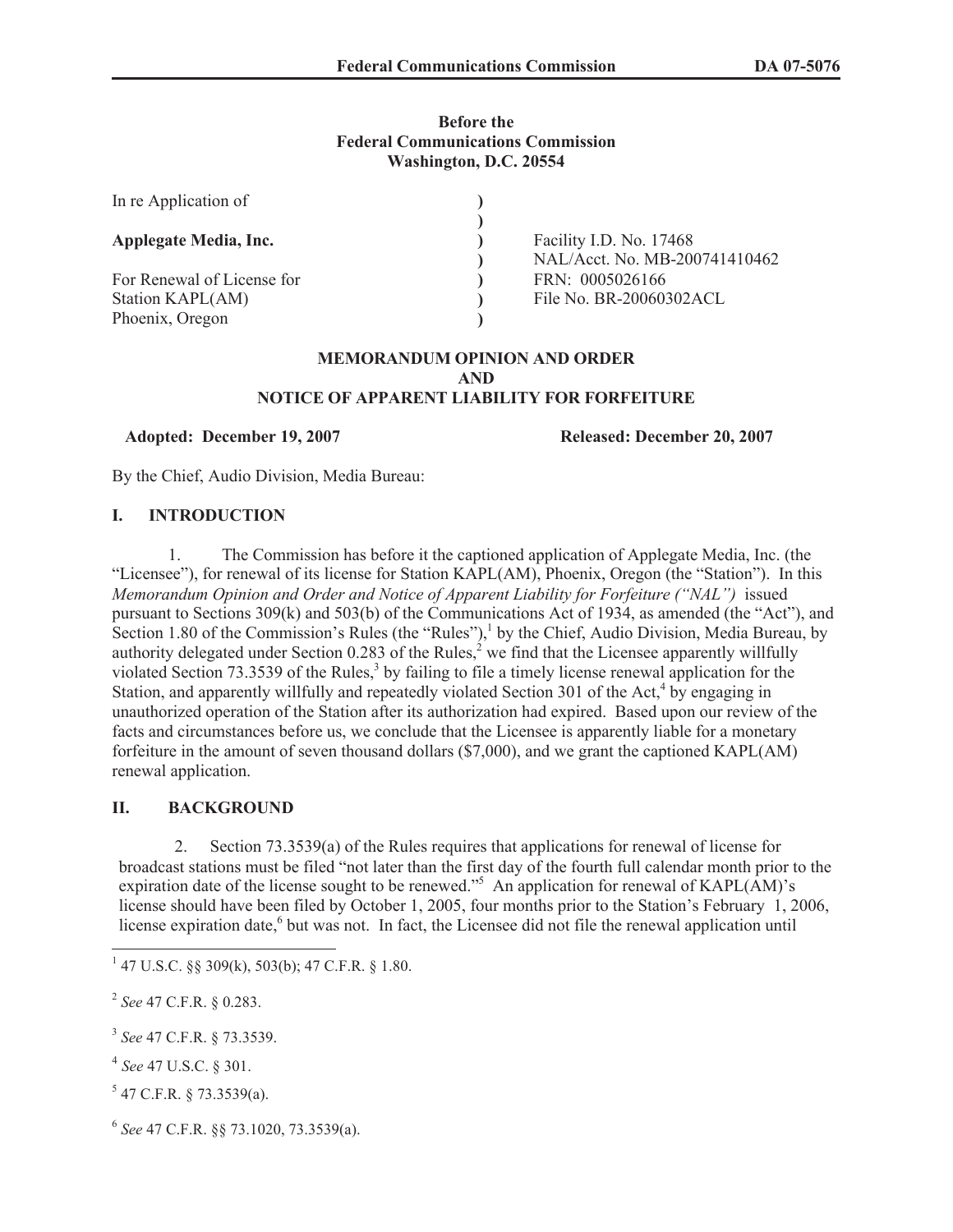March 2, 2006. On February 28, 2006, the Licensee filed a request for special temporary authorization ("STA") to continue Station operations,<sup>7</sup> pending consideration of the late-filed renewal application. The staff granted the STA Request on March 8, 2006, and it was to expire on September 8, 2006.<sup>8</sup> The Licensee filed a timely request for extension of the STA on August 18, 2006, which remains pending.<sup>9</sup> In the STA Request, the Licensee indicates that it inadvertently failed to file a timely license renewal application for KAPL(AM) due to a change in station managers and administrative assistant.

## **III. DISCUSSION**

3. *Proposed Forfeiture.* In this case, the Licensee has failed to file a timely license renewal application for KAPL(AM) as required by Section 73.3539(a) of the Rules. Moreover, it continued Station operation for one month after its license had expired on February 1, 2006, before filing the appropriate renewal application and a request for STA to so operate, in violation of Section 301 of the Act. Notwithstanding the Licensee's explanation that its failure to file a timely renewal application for KAPL(AM) was inadvertent, licensees are obligated to comply fully with the Rules, including filing a timely renewal application and maintaining in effect the station's authorization.<sup>10</sup> Here, the Licensee did not do so.

4. This *NAL* is issued pursuant to Section 503(b)(1)(B) of the Act. Under that provision, any person who is determined by the Commission to have failed willfully or repeatedly to comply with any provision of the Act or any rule, regulation, or order issued by the Commission shall be liable to the United States for a forfeiture penalty.<sup>11</sup> Section 312(f)(1) of the Act defines willful as "the conscious and deliberate commission or omission of [any] act, irrespective of any intent to violate" the law.<sup>12</sup> The legislative history to Section 312(f)(1) of the Act clarifies that this definition of willful applies to both Sections 312 and 503(b) of the Act,<sup>13</sup> and the Commission has so interpreted the term in the Section 503(b) context.<sup>14</sup> Section 312(f)(2) of the Act provides that "[t]he term 'repeated,' when used with reference to the commission or omission of any act, means the commission or omission of such act more than once or, if such commission or omission is continuous, for more than one day."<sup>15</sup>

5. The Commission's *Forfeiture Policy Statement* and Section 1.80(b)(4) of the Rules establish a base forfeiture amount of \$3,000 for the failure to file a required form.<sup>16</sup> The guidelines also specify a base forfeiture amount of \$10,000 for construction and/or operation without an instrument of

<sup>11</sup> 47 U.S.C. § 503(b)(1)(B). *See also* 47 C.F.R. 1.80(a)(1).

 $12$  47 U.S.C. § 312(f)(1).

<sup>14</sup> *See Southern California Broadcasting Co.*, Memorandum Opinion and Order, 6 FCC Rcd 4387, 4388 (1991).

 $15$  47 U.S.C. § 312(f)(2).

<sup>16</sup> *See Forfeiture Policy Statement and Amendment of Section 1.80(b) of the Rules to Incorporate the Forfeiture Guidelines,* Report and Order, 12 FCC Rcd 17087, 17113-15 (1997) ("*Forfeiture Policy Statement*"), *recon. denied*, 15 FCC Rcd 303 (1999); 47 C.F.R. § 1.80(b)(4), note to paragraph (b)(4), Section I.

<sup>&</sup>lt;sup>7</sup> See File No. BLSTA-20060228APC (the "STA Request").

<sup>8</sup> Letter to *Peter Gutmann*, *Esquire*, Ref. 1800B3 (Chief, Audio Division, Media Bureau, Mar. 8, 2006).

<sup>9</sup> *See* File No. BELSTA-20060918AFR.

<sup>10</sup> *See, e.g, Hemmingford Media, Inc*., Forfeiture Order, 14 FCC Rcd 2940, 2941-2 (CIB 1999) (responsibility for complying with terms of station license "rests solely and exclusively with the licensee") (citing *Empire Broadcasting Corp*., Memorandum Opinion and Order, 25 FCC 2d 68 (1970).

<sup>&</sup>lt;sup>13</sup> *See* H.R. Rep. No. 97-765, 97<sup>th</sup> Cong. 2d Sess. 51 (1982).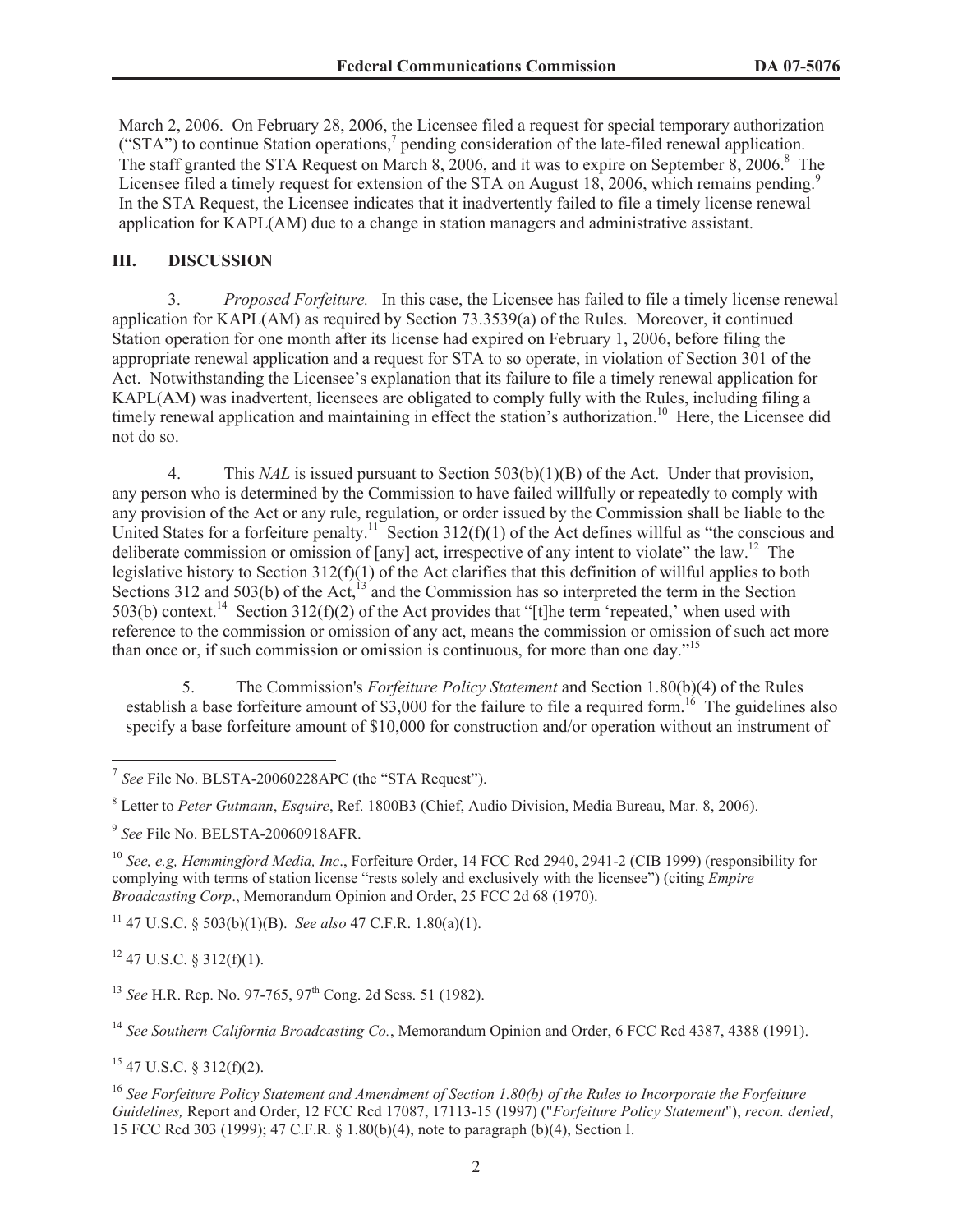authorization for the service.<sup>17</sup> In determining the appropriate forfeiture amount, we may adjust the base amount upward or downward by considering the factors enumerated in Section 503(b)(2)(D) of the Act, including "the nature, circumstances, extent and gravity of the violation, and, with respect to the violator, the degree of culpability, any history of prior offenses, ability to pay, and such other matters as justice may require."<sup>18</sup>

6. In this case, the Licensee failed to file a timely renewal application and continued Station operations for one month before filing the appropriate renewal application and request for STA to so operate. Nevertheless, because it had previously been licensed to operate Station KAPL(AM), the latter transgression is not comparable to "pirate" wireless operations, which typically have been subject to forfeitures of approximately \$10,000. Taking into consideration these facts and all of the factors required by Section 503(b)(2)(D) of the Act and the *Forfeiture Policy Statement*, we propose a forfeiture for the full \$3,000 amount for the failure to file a timely renewal application, but reduce the proposed forfeiture for the unauthorized operation from the  $$10,000$  base amount to  $$4,000$ .<sup>19</sup> Thus, we propose a forfeiture in the total amount of \$7,000.

7. *License Renewal Application.* In evaluating an application for license renewal, the Commission's decision is governed by Section 309(k) of the Act.<sup>20</sup> That section provides that if, upon consideration of the application and pleadings, we find that (1) the station has served the public interest, convenience, and necessity; (2) there have been no serious violations of the Act or the Rules; and (3) there have been no other violations which, taken together, constitute a pattern of abuse, we are to grant the renewal application.<sup>21</sup> If, however, the licensee fails to meet that standard, the Commission may deny the application – after notice and opportunity for a hearing under Section 309(e) of the Act – or grant the application "on terms and conditions that are appropriate, including a renewal for a term less than the maximum otherwise permitted. $2^{22}$ 

8. We find that the Licensee's violations of Section 73.3539 of the Rules and Section 301 of the Act do not constitute "serious violations" warranting designation for evidentiary hearing. Moreover, we find no evidence of violations that, when considered together, evidence a pattern of abuse.<sup>23</sup> Further, we find that Station KAPL(AM) served the public interest, convenience, and necessity

 $20$  47 U.S.C. § 309(k).

<sup>22</sup> 47 U.S.C. §§ 309(k)(2), 309(k)(3).

<sup>&</sup>lt;sup>17</sup> A broadcast station requires an authorization from the Commission to operate. *See* 47 U.S.C. § 301.

<sup>18</sup> 47 U.S.C. § 503(b)(2)(D); *see also Forfeiture Policy Statement,* 12 FCC Rcd at 17100; 47 C.F.R. § 1.80(b)(4).

<sup>19</sup> *See, e.g.*, *Discussion Radio Incorporated*, Memorandum Opinion and Order, 19 FCC Rcd 7433, 7438 (2004).

<sup>&</sup>lt;sup>21</sup> 47 U.S.C. § 309(k)(1). The renewal standard was amended to read as described by Section 204(a) of the Telecommunications Act of 1996, Pub. L. No. 104-104, 110 Stat. 56 (1996). S*ee Implementation of Sections 204(a) and 204(c) of the Telecommunications Act of 1996 (Broadcast License Renewal Procedures)*, Order, 11 FCC Rcd 6363 (1996).

 $^{23}$  For example, we do not find here that the Licensee's operation of the Station "was conducted in an exceedingly careless, inept and negligent manner and that the Licensee is either incapable of correcting or unwilling to correct the operating deficiencies." *See Heart of the Black Hills Stations*, Decision, 32 FCC 2d 196, 198 (1971). Nor do we find on the record here that "the number, nature and extent" of the violations indicate that "the Licensee cannot be relied upon to operate [the station] in the future in accordance with the requirements of its licenses and the Commission's Rules." *Heart of the Black Hills Stations*, 32 FCC 2d at 200. *See also Center for Study and Application of Black Economic Development*, Hearing Designation Order, 6 FCC Rcd 4622 (1991), *Calvary Educational Broadcasting Network, Inc*., Hearing Designation Order, 7 FCC Rcd 4037 (1992).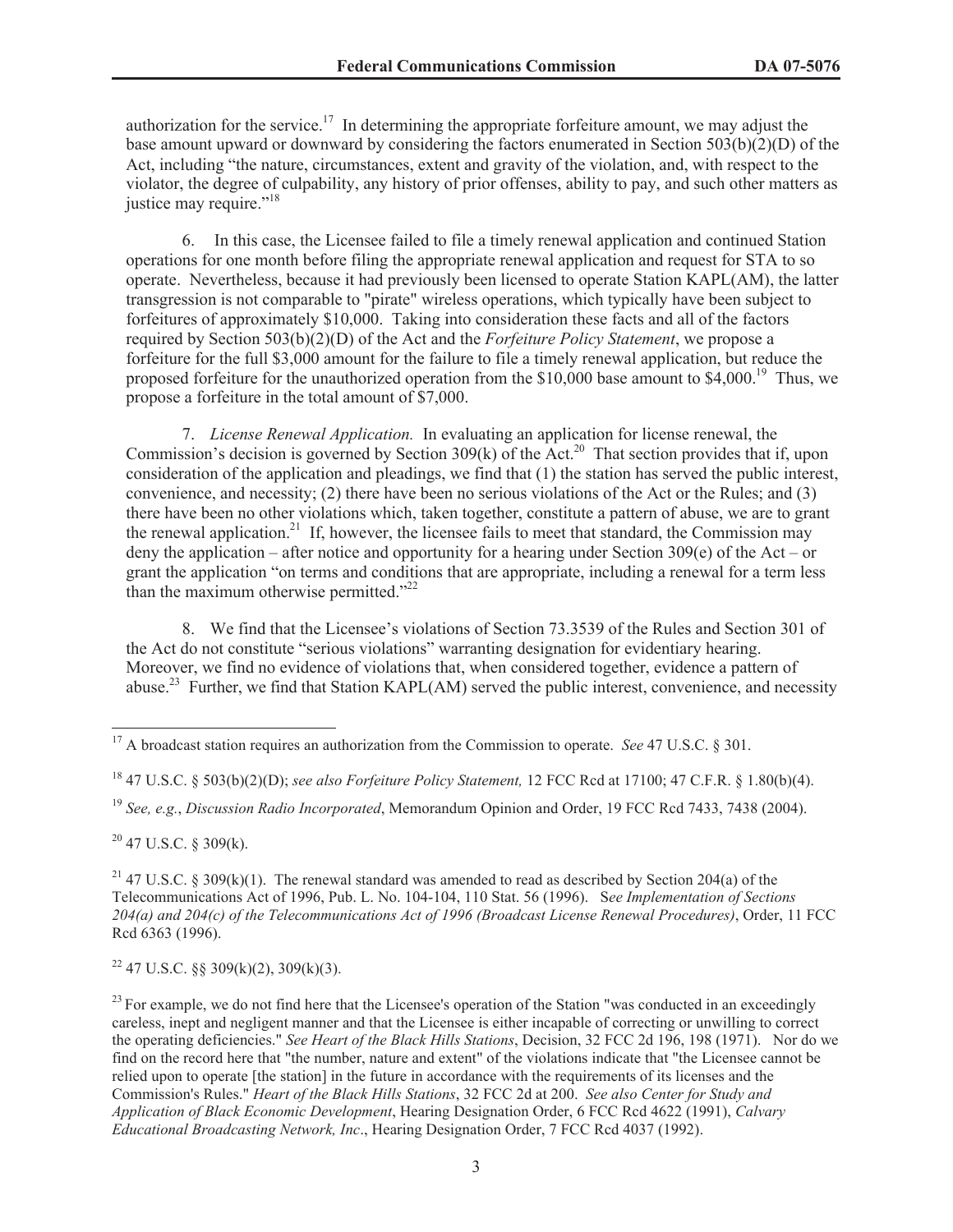during the subject license term. We will, therefore, grant the license renewal application below.

## **IV. ORDERING CLAUSES**

9. Accordingly, IT IS ORDERED, pursuant to Section 503(b) of the Communications Act of 1934, as amended, and Section 1.80 of the Commission's Rules, that Applegate Media, Inc. is hereby NOTIFIED of its APPARENT LIABILITY FOR FORFEITURE in the amount of seven thousand dollars (\$7,000) for its apparent willful violation of Section 73.3539 of the Commission's Rules and apparent willful and repeated violation of Section 301 of the Communications Act of 1934, as amended.

10. IT IS FURTHER ORDERED, pursuant to Section 1.80 of the Commission's Rules, that, within thirty (30) days of the release date of this *NAL,* Applegate Media, Inc. SHALL PAY the full amount of the proposed forfeiture or SHALL FILE a written statement seeking reduction or cancellation of the proposed forfeiture.

11. Payment of the proposed forfeiture must be made by check or similar instrument, payable to the order of the Federal Communications Commission. The payment must include the NAL/Acct. No. and FRN No. referenced in the caption above. Payment by check or money order may be mailed to Federal Communications Commission, at P.O. Box 358340, Pittsburgh, Pennsylvania 15251-8340. Payment by overnight mail may be sent to Mellon Bank/LB 358340, 500 Ross Street, Room 1540670, Pittsburgh, Pennsylvania 15251. Payment by wire transfer may be made to ABA Number 043000261, receiving bank Mellon Bank, and account number 911-6106.

12. The response, if any, must be mailed to Office of the Secretary, Federal Communications Commission, 445 12<sup>th</sup> Street, S.W., Washington D.C. 20554, ATTN: Peter H. Doyle, Chief, Audio Division, Media Bureau, and MUST INCLUDE the NAL/Acct. No. referenced above.

13. The Commission will not consider reducing or canceling a forfeiture in response to a claim of inability to pay unless the respondent submits: (1) federal tax returns for the most recent three-year period; (2) financial statements prepared according to generally accepted accounting practices ("GAAP"); or (3) some other reliable and objective documentation that accurately reflects the respondent's current financial status. Any claim of inability to pay must specifically identify the basis for the claim by reference to the financial documentation submitted.

14. Requests for full payment of the forfeiture proposed in this *NAL* under the installment plan should be sent to: Associate Managing Director-Financial Operations, 445 12th Street, S.W., Room 1- A625, Washington, D.C. 20554.<sup>24</sup>

15. IT IS FURTHER ORDERED, pursuant to Section 309(k) of the Communications Act of 1934, as amended, that the license renewal application of Applegate Media, Inc. for Station KAPL (AM), Phoenix, Oregon (File No. BR-20060302ACL) IS GRANTED.

<sup>24</sup> *See* 47 C.F.R. § 1.1914.